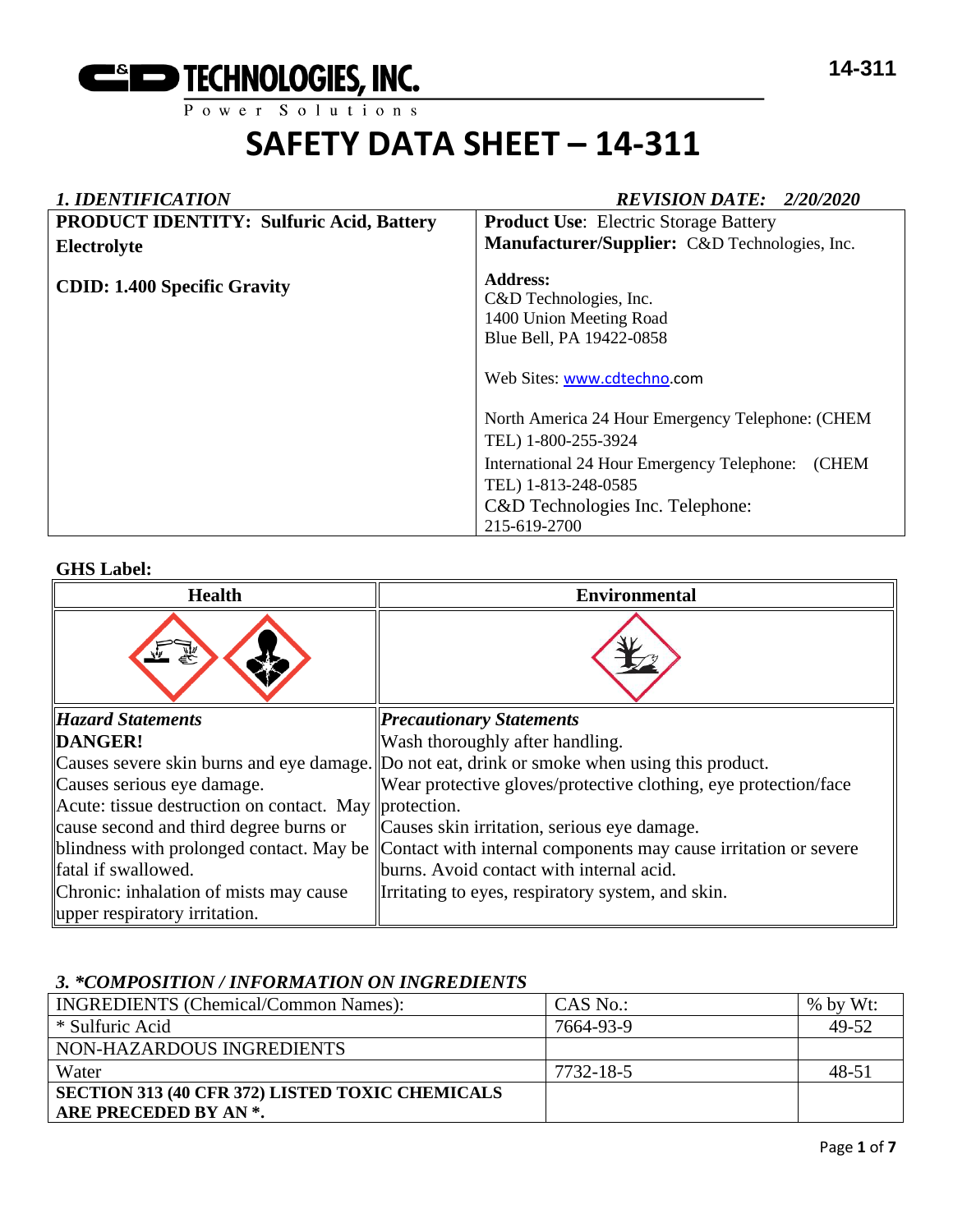

### *4. FIRST AID MEASURES*

#### **INHALATION:**

Remove to fresh air immediately. If not breathing, give artificial respiration. If breathing is difficult, give oxygen. Consult a physician.

#### **INGESTION:**

Give large quantities of milk or water; Do NOT induce vomiting or aspiration into the lungs may occur and can cause permanent injury or death; consult physician.

#### **SKIN:**

Flush with large amounts of water for at least 15 minutes; remove contaminated clothing completely, including shoes. If symptoms persist, seek medical attention. Wash contaminated clothing before reuse. Discard contaminated shoes.

#### **EYES:**

Flush immediately with large amounts of water for at least 15 minutes while lifting lids; Seek immediate medical attention if eyes have been exposed directly to acid.

#### *5. FIRE FIGHTING MEASURES*

**Flash Point:** Not Applicable

**Flammable Limits as H2 gas:** LEL: 4%; UEL: 74%

**Unusual Fire and Explosion Hazards:** hydrogen gas may be present. Hydrogen gas and acid mist is generated upon overcharge or in fire. Ventilate Area.

**Extinguishing media:** Class ABC or CO<sub>2</sub>. Caution should be taken not to use CO<sub>2</sub> directly on the battery cell as the thermal shock may cause cracking of the battery case and release of battery electrolyte.

#### **Fire Fighting Procedures:**

Use positive pressure, self-contained breathing apparatus. Beware of acid splatter during water application and wear acid-resistant clothing, gloves, face and eye protection. If batteries are on charge, shut off power to the charging equipment, but note that strings of series connected batteries may still pose risk of electric shock even when charging equipment is shut down.

#### *6: ACCIDENTAL RELEASE MEASURES*

Neutralize any spilled electrolyte with soda ash or sodium bicarbonate until fizzing stops. When the reaction stops the pH should be neutral at 6-8. Collect residue and place it in a suitable container. Residue may be hazardous waste. When neutralized, the spill is non-hazardous. Keep untrained individuals away from the spilled material. Provide adequate ventilation, hydrogen gas may be given off during neutralization. Stop flow of material, contain/absorb small spills with dry sand, earth or vermiculite. Do not use combustible materials. Wear acid-resistant clothing, boots, gloves, and face shield. Do not allow discharge of un-neutralized acid to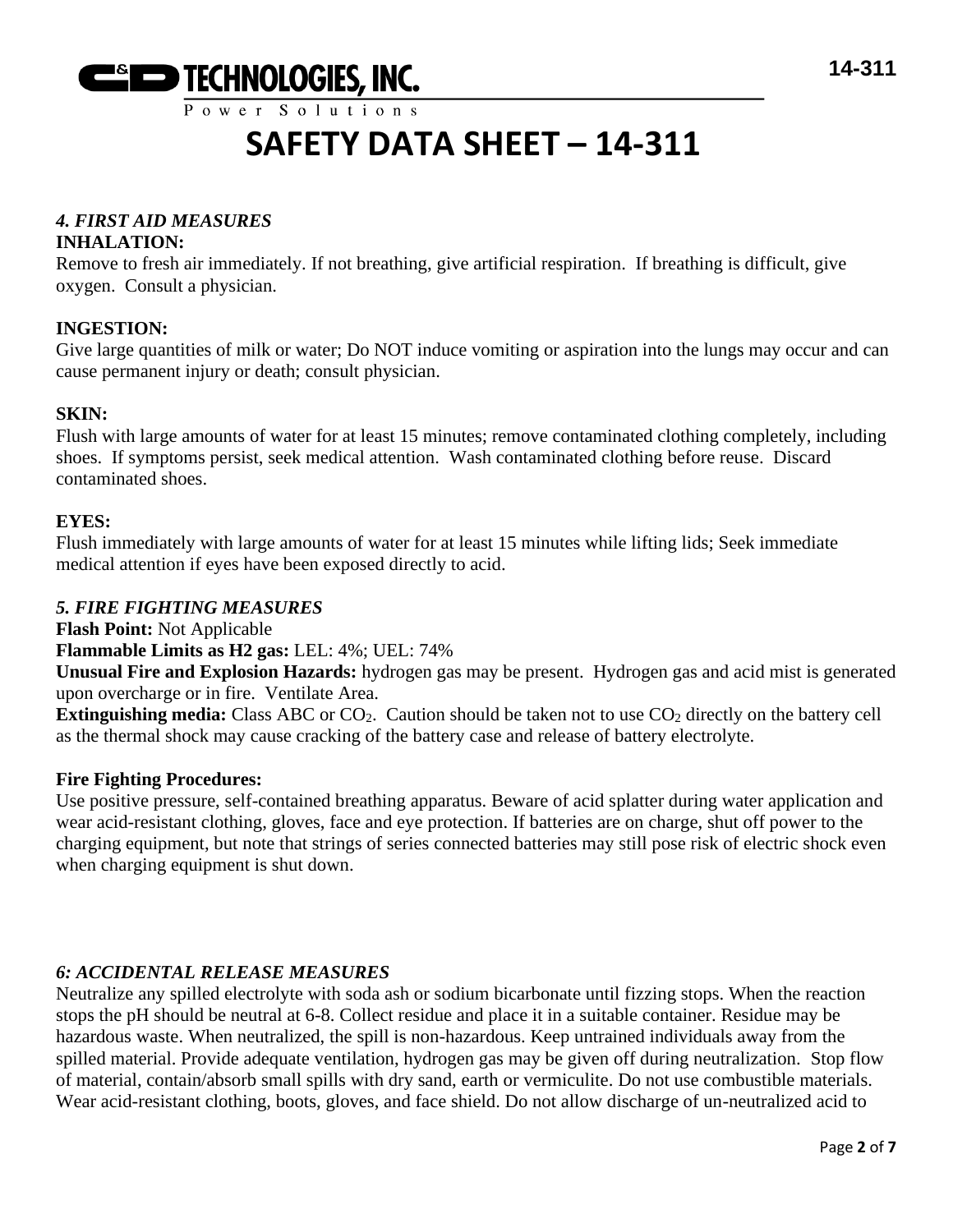

### $P$  ower Solutions

# **SAFETY DATA SHEET – 14-311**

sewer. Acid must be managed in accordance with approved local, state, and federal requirements. Consult state environmental agency and/or federal EPA.

### *7. HANDLING AND STORAGE*

#### **Handling:**

- Add water to acid after neutralization to avoid excessive heat generation.
- Store in cool, dry area away from reactives and combustibles.
- Do not store in sealed, unventilated areas.
- Provide secondary containment if large volumes are stored.

#### **Storage:**

Keep containers tightly closed in a cool, well-ventilated area.

### *8. EXPOSURE CONTROLS / PERSONAL PROTECTION*

#### **Exposure Limits (mg/m<sup>3</sup> ) Note: N.E. = Not Established**

| <b>INGREDIENTS</b>       | <b>PEL</b><br>OSHA | ACGIH | <b>US NIOSH</b> | Ouebec PEV | Ontario OEL | <b>EU OEL</b> |
|--------------------------|--------------------|-------|-----------------|------------|-------------|---------------|
| (Chemical/Common Names): |                    |       |                 |            |             |               |
| Sulfuric Acid            |                    | 0.2   |                 |            | v.∠         | 0.05(c)       |

**(c)**Thoracic fraction

#### **Engineering Controls (Ventilation):**

General room ventilation is sufficient during normal use and handling. Do not install batteries in a sealed, unventilated area.

#### **Respiratory Protection (NIOSH/MSHA approved):**

None required under normal conditions. When concentrations of sulfuric acid mist are known to exceed PEL, use NIOSH or MSHA-approved acid mist respiratory protection.

#### **Skin Protection:**

Rubber or plastic acid-resistant gloves with elbow-length gauntlet.

#### **Eye Protection:**

Chemical goggles or full-face shield.

#### **Other Protection:**

Acid – resistant apron, clothing and boots.

In areas where water and sulfuric acid solutions are handled in concentrations greater than 1%, emergency eyewash stations and showers should be provided, with unlimited water supply. Chemically impervious apron and face shield recommended when adding water or electrolyte to batteries. Wash Hands after handling.

#### *9. PHYSICAL AND CHEMICAL PROPERTIES*

| Properties Listed Below are for Electrolyte: |  |                                                      |  |  |
|----------------------------------------------|--|------------------------------------------------------|--|--|
| Boiling Point: $\vert$ 235 F                 |  | Specific Gravity (H2O = 1):   <b>1.400</b> +/- 0.010 |  |  |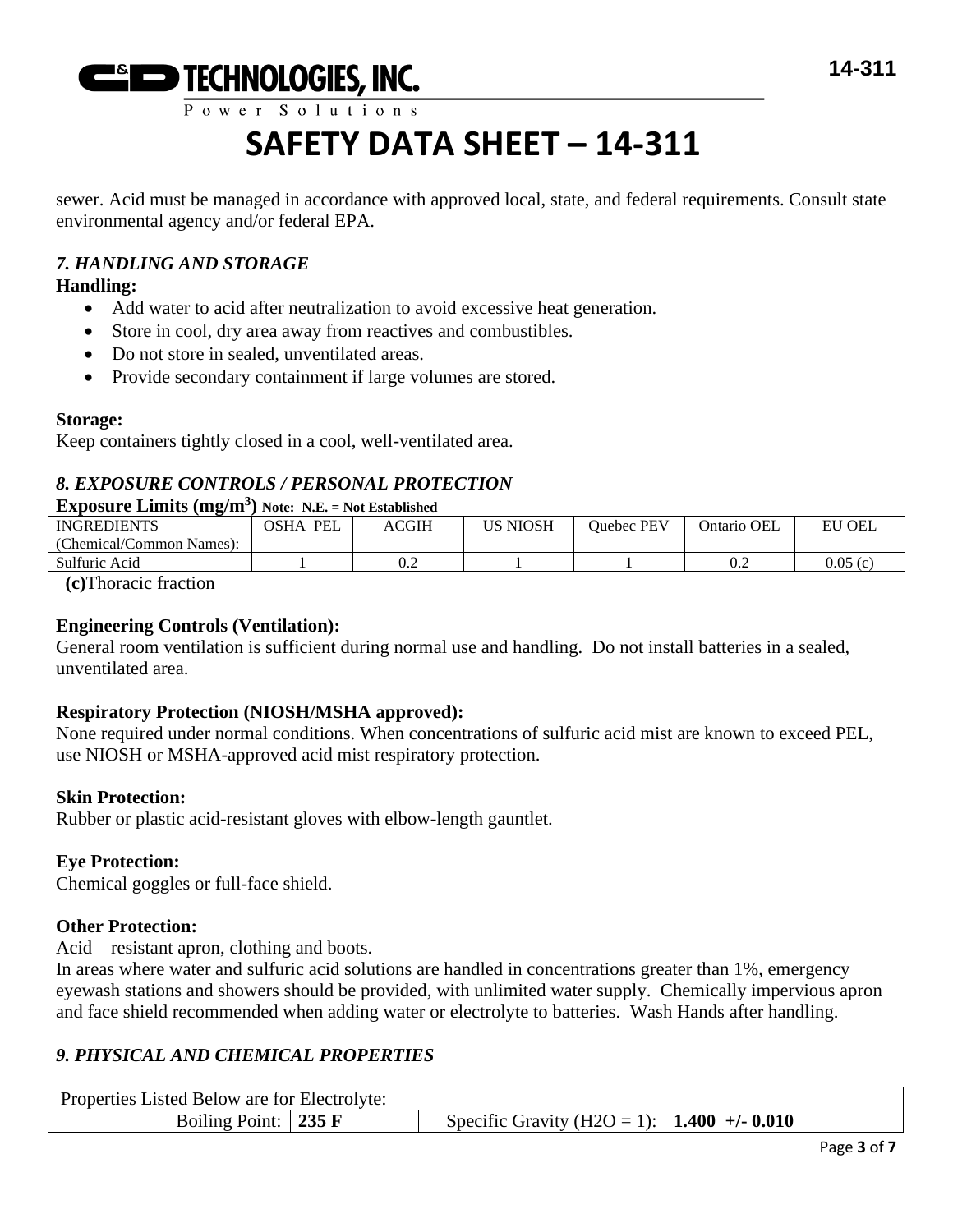

Power Solutions

### **SAFETY DATA SHEET – 14-311**

| Melting Point: $\vert N/A \vert$ |                                                                                                 | Vapor Pressure (mm Hg): $\vert$ 1mm @ 145.8    |  |
|----------------------------------|-------------------------------------------------------------------------------------------------|------------------------------------------------|--|
| Solubility in Water:   100%      |                                                                                                 | Vapor Density (AIR = 1): $\int$ Greater than 1 |  |
| Evaporation Rate:   N/A          |                                                                                                 | % Volatile by Weight:   N/A                    |  |
| (Butyl Acetate = 1) $\vert$      |                                                                                                 |                                                |  |
|                                  | $pH: \vert \sim 1$ to 2                                                                         | Flash Point:   N/A                             |  |
|                                  | Appearance and Odor: Colorless liquid, oily fluid, vapors are colorless; acrid odor when hot or |                                                |  |
|                                  | charging.                                                                                       |                                                |  |

#### *10. STABILITY AND REACTIVITY*

Stability: Stable  $X$  Unstable  $\_\_\_\$ This product is stable under normal conditions at ambient temperature.

#### **Incompatibilities:** (materials to avoid)

Contact with combustibles and organic materials may cause fire and explosion. Also reacts violently with strong reducing agents, metals, sulfur trioxide gas, strong oxidizers, and water. Contact with metals may produce toxic sulfur dioxide fumes and may release flammable hydrogen gas.

#### **Hazardous Decomposition Products:**

Sulfur trioxide, carbon monoxide, sulfuric acid mist, sulfur dioxide, hydrogen sulfide.

#### **Hazardous Polymerization:**

Will not occur

#### *11. TOXICOLOGICAL INFORMATION*

#### **Routes of Entry:**

Harmful by all routes of entry.

#### **Inhalation:**

Breathing of sulfuric acid vapors or mists may cause severe respiratory irritation.

#### **Ingestion:**

May cause severe irritation of mouth, throat, esophagus and stomach.

#### **Skin Contact:**

May cause severe irritation, burns and ulceration.

#### **Eye Contact:**

May cause severe irritation, burns, cornea damage, and blindness.

#### **Effects of Overexposure - Acute:**

May cause severe skin irritation, damage to cornea, upper respiratory irritation.

#### **Effects of Overexposure - Chronic:**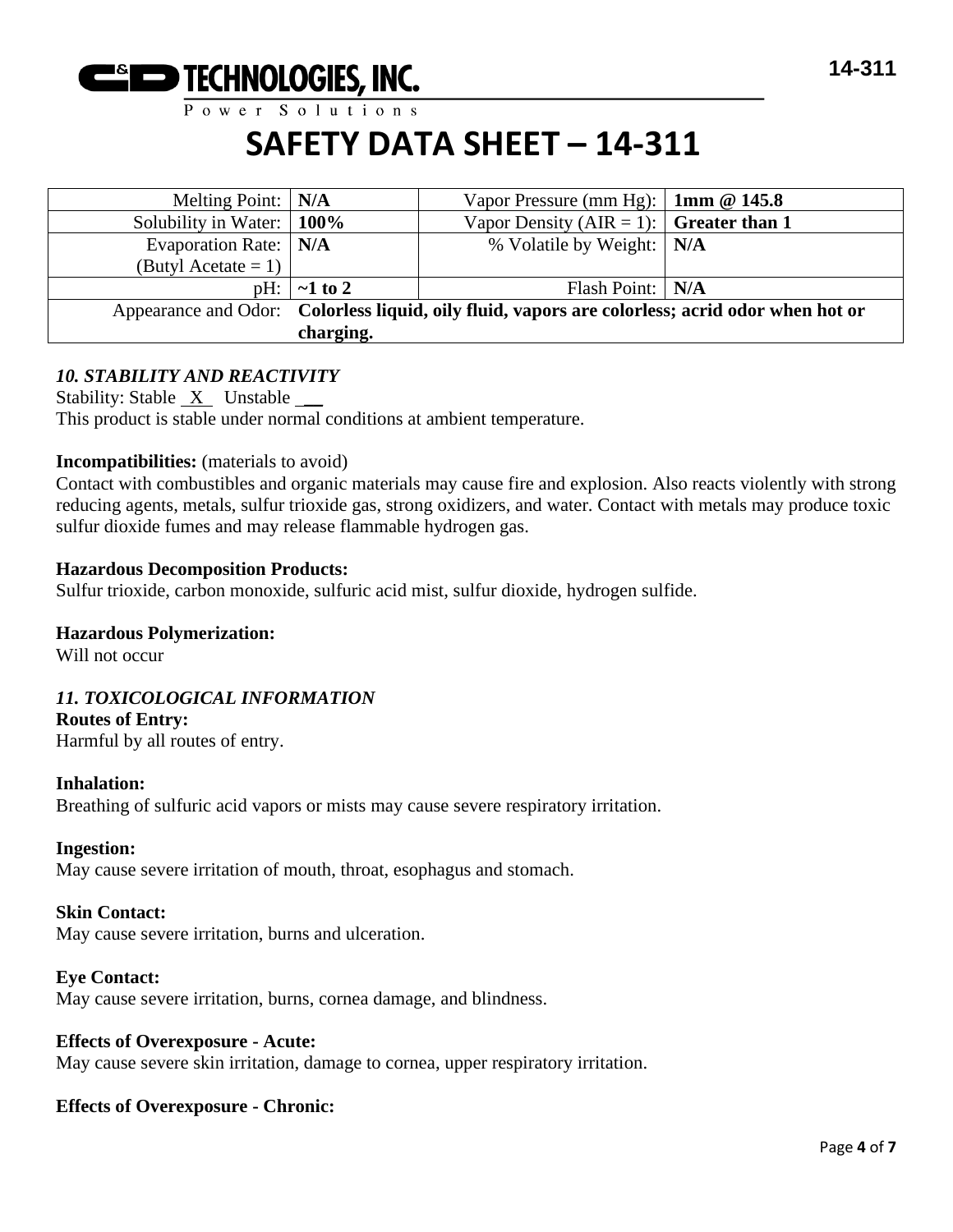

Possible erosion of tooth enamel, inflammation of nose, throat & bronchial tubes.

#### **Carcinogenicity:**

The International Agency for Research on Cancer (IARC) has classified "strong inorganic acid mist containing sulfuric acid" as a Category I carcinogen, a substance that is carcinogenic to humans. This classification does not apply to liquid forms of sulfuric acid or sulfuric acid solutions contained within a battery. Inorganic acid mist (sulfuric acid mist) is not generated under normal use of this product. Misuse of the product, such as overcharging, may result in the generation of sulfuric acid mist.

#### **Medical Conditions Generally Aggravated by Exposure:**

Overexposure to sulfuric acid mist may cause lung damage and aggravate pulmonary conditions. Contact of sulfuric acid with skin may aggravate diseases such as eczema and contact dermatitis. Lead and its compounds can aggravate some forms of kidney, liver and neurologic diseases.

**Acute Toxicity:** LC50: Rat: 375 mg/m3; LC50: guinea pig: 510 mg/m3

Oral LD50: Rat: 2140 mg/kg

Inhalation LC50: Rat: 510 mg/m3

Unreported LDLo: Rat: 135 mg/kg

#### **Additional Health Data:**

Most inhalation problems can be avoided by adequate precautions such as ventilation and respiratory protection covered in Section 8. Follow good personal hygiene to avoid skin contact: wash hands, face, neck and arms thoroughly before eating, smoking or leaving the work site.

#### *12. ECOLOGICAL INFORMATION*

**Environmental Fate:** Sulfuric acid can pose a threat if released to the environment.

#### **Environmental Toxicity:** Aquatic Toxicity:

24-hr LC50, freshwater fish (Brachydanio rerio): 82 mg/L 96 hr- LOEC, freshwater fish (Cyprinus carpio): 22 mg/L

#### *13. DISPOSAL CONSIDERATIONS (UNITED STATES)*

Place neutralized slurry into sealed acid resistant containers and dispose of as hazardous waste, as applicable. Large water diluted spills, after neutralization and testing, should be managed in accordance with approved local, state, and federal requirements. Consult state environmental agency and/or federal EPA.

Following local, State/Provincial, and Federal/National regulations applicable to end-of-life characteristics will be the responsibility of the end-user.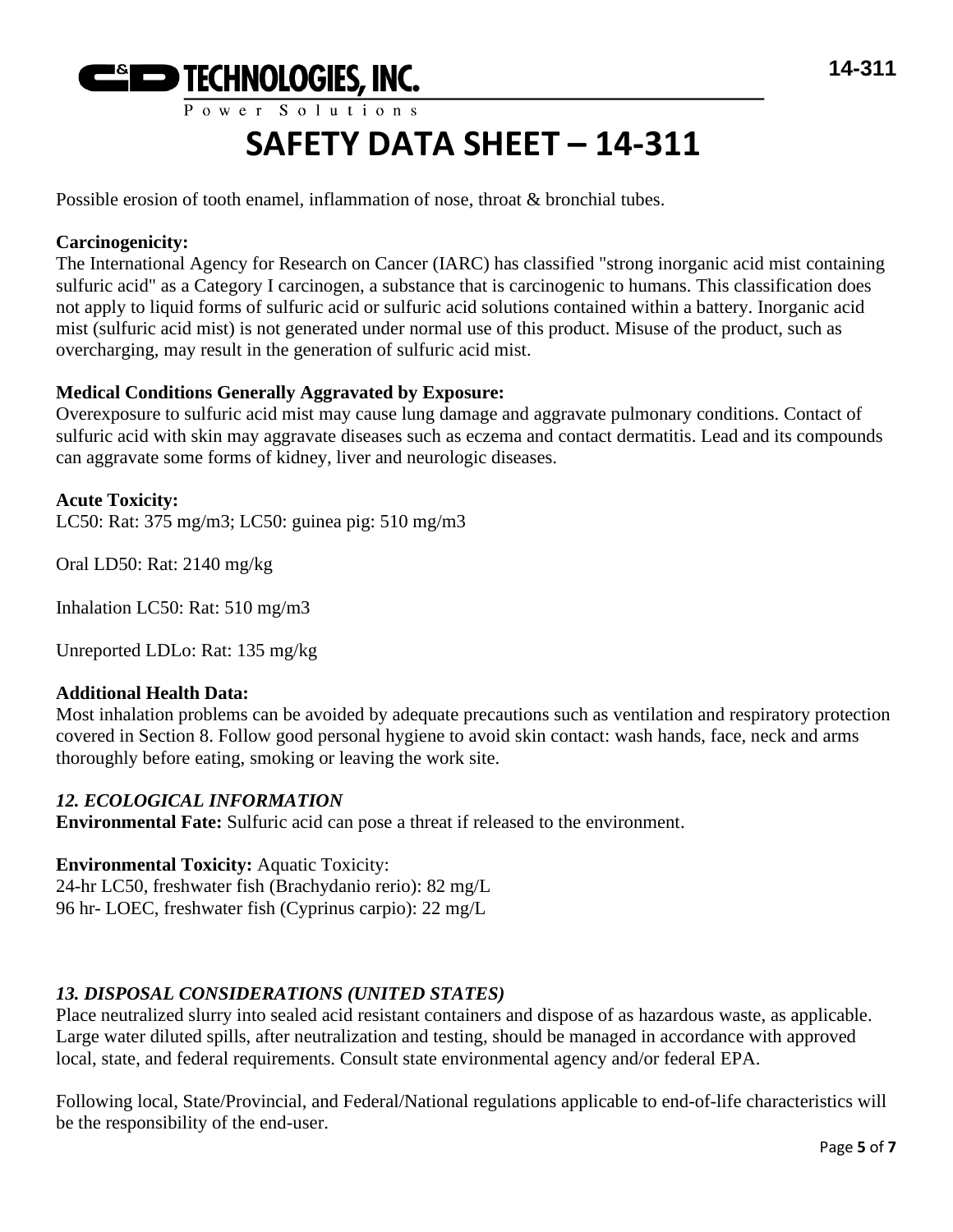

#### *14. TRANSPORT INFORMATION*

**FOR DOMESTIC, CANADIAN, EXPORT, and AIR (IATA) SHIPMENTS: UN or NA Identification Number: UN2796 LABEL: Corrosive PACKING GROUP: ll PROPER SHIPPING NAME: Battery Fluid, Acid EMERGENCY RESPONSE GUIDE: 157 HAZARD CLASS: 8**

#### *15. REGULATORY INFORMATION*

#### **UNITED STATES:**

| <b>EPCRA Sections - Sulfuric Acid</b>             | <b>Thresholds</b>     |
|---------------------------------------------------|-----------------------|
| 302 - Emergency Planning Notification             | TPQ $\geq$ 1,000 lbs. |
| 304 - Emergency Release Notification              | $RQ \ge 1,000$ lbs.   |
| 311 - MSDS Reporting                              | *TPQ $\geq$ 500 lbs.  |
| 312 - Chemical Inventory Reporting (i.e. Tier II) | *TPO > $500$ lbs.     |

**\*The reporting threshold for Sulfuric Acid is ≥ the designated TPQ or 500 lbs, whichever is less.**

#### **EPCRA Section 313**

The reporting of lead and sulfuric acid (and their releases) in lead-acid batteries used in cars, trucks, most cranes, forklifts, locomotive engines, and aircraft for the purposes of EPCRA Section 313 is not required. Leadacid batteries used for these purposes are exempt for Section 313 reporting per the "Motor Vehicle Exemption." See page B-22 of the *U.S. EPA Guidance Document for Lead and Lead Compound Reporting under EPCRA Section 313* for additional information of this exemption.

#### **TSCA:**

TSCA Section 8b – Inventory Status: All chemicals comprising this product are either exempt or listed on the TSCA Inventory.

TSCA Section 12b (40 CFR Part 707.60(b)) No notice of export will be required for articles, except PCB articles, unless the Agency so requires in the context of individual section 5, 6, or 7 actions.

TSCA Section 13 (40 CFR Part 707.20): No import certification required (EPA 305-B-99-001, June 1999, Introduction to the Chemical Import Requirements of the Toxic Substances Control Act, Section IV.A)

**RCRA:** Waste sulfuric acid is a characteristic hazardous waste; EPA hazardous waste number D002 (corrosivity).

#### *16. OTHER INFORMATION*